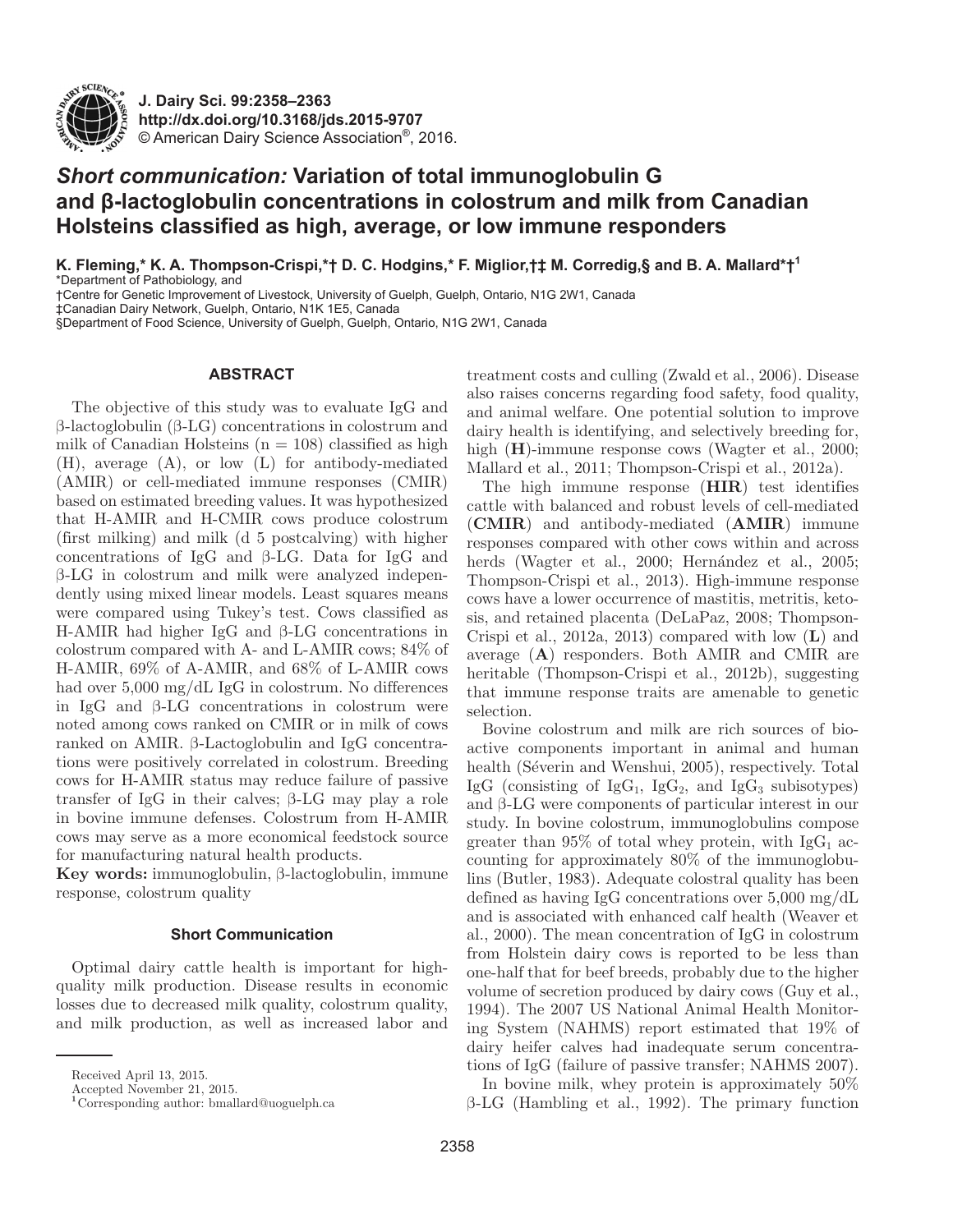of β-LG remains unclear, but it may function in transporting hydrophobic molecules (fatty acids, vitamin A, and vitamin D; Pérez and Calvo, 1995) and in absorption and metabolism of fatty acids (Kushibiki et al., 2001). β-Lactoglobulin has antibacterial activity against the mastitis-causing pathogens, *Staphylococcus aureus* and *Streptococcus uberis* (Chaneton et al., 2011), and fragments of β-LG generated by trypsin hydrolysis are bactericidal to gram-positive organisms (Pellegrini et al., 2001). Furthermore, β-LG has antiviral (Neurath et al., 1997), anticancer (Nakajima et al., 1997), and antioxidant (Elias et al., 2005) activities.

Because HIR cows (particularly cows classified as H-AMIR) have decreased incidence rates and severity of clinical mastitis (Thompson-Crispi et al., 2013), and because bovine IgG and β-LG exert antibacterial activities against mastitis-causing pathogens (e.g., *Escherichia coli*, *Staph. aureus*; Butler, 1983), we hypothesized that HIR cows have increased concentrations of IgG and β-LG in colostrum and milk compared with cows with other immune response phenotypes. The objective of our study was, thus, to evaluate IgG and β-LG concentrations in colostrum and early lactation milk from H-, A-, and L-immune response cows using radial immunodiffusion and an ELISA, respectively.

Holstein cattle from the University of Guelph research herd (Elora, ON, Canada; approximately 300 cows) and a commercial herd (Drayton, ON, Canada; approximately 350 cows) were classified for AMIR and CMIR using a standardized 15-d protocol (Hine et al. 2011). Briefly, animals were immunized i.m. with type-1 and type-2 test antigens. Blood samples were taken on d 0 and 14 to evaluate primary IgG AMIR responses to the type-2 test antigen by ELISA (using mouse monoclonal antibody anti-bovine IgG, clone BG-18, Sigma-Aldrich, Oakville, ON, Canada). A delayed-type hypersensitivity test to the type-1 antigen was initiated at d 14 (Thompson-Crispi et al. 2012b) and evaluated 24 h later to evaluate CMIR responses.

Immune response phenotypes in the research herd were evaluated (once per animal) over a 4-yr period, with data available on 390 animals. Full pedigree files, including 16,763 related animals, were provided by the Canadian Dairy Network (CDN, Guelph, ON, Canada). Both CMIR and AMIR were analyzed using univariate linear models as follows:

$$
y_{ijklm} = \mu + \alpha \times d_i + \beta \times a_j + p_k + g_l + c_m + e_{ijklm},
$$

where  $y_{ijklm} = AMIR$  or CMIR;  $\mu$  = overall mean;  $d_i$  = d 0 data for AMIR or control site for CMIR;  $a_i = \text{age}$ in months at immune response test;  $\alpha$  and  $\beta$  are regression coefficients;  $p_k$  = pregnancy status (not pregnant,

1–100, or 101–200 d in calf);  $g_l = \text{immune response test}$ group (year of testing);  $c_m$  = random effect of animal; and  $e_{ijklm}$  = residual error. Heritabilities of 0.29 for AMIR and 0.19 for CMIR were estimated previously (Thompson-Crispi et al. 2012b).

The commercial herd was phenotyped using different parameters than the research herd. Animals were categorized into 7 groups: bred heifers, cows being bred, calves, dry cows, high grain, low grain, and transition cows. Data were available for 265 animals. Full pedigree files, including 15,449 related animals, were provided by CDN. Both CMIR and AMIR were analyzed using univariate linear models as follows:

$$
y_{ijkl} = \mu + \alpha \times d_i + gl_j + gp_k + c_l + e_{ijkl},
$$

where  $y_{ijkl}$  = AMIR or CMIR;  $\mu$  = overall mean;  $d_i$ = d 0 data for AMIR or control site for CMIR; *α* is a regression coefficient;  $q_l$  = group of animals nested into lactation effect (lactation 0, 1, 2, 3, and  $\geq 4$ );  $qp_k$ = group of animals nested into pregnancy status effect (not pregnant,  $1-100$ , or  $101-200$ ,  $>200$  d in calf);  $c_l$  $=$  random effect of animal; and  $e_{ijkl}$  = residual error. Heritabilities of 0.29 for AMIR and 0.19 for CMIR were used as above.

Breeding values were estimated for the 2 herds separately. The genetic analysis was performed with ASReml software (Gilmour et al., 1995). Cattle were ranked as H or L if EBV were greater than 1 standard deviation above or more than 1 standard deviation below the mean response for each trait, respectively. Average AMIR and CMIR cows had EBV within 1 standard deviation of the mean.

Colostrum and milk samples from a total of 88 cows from the research herd were tested, including 21, 45, and 22 H, A, and L responders, respectively, for AMIR and 15, 58, and 15 H, A, and L responders, respectively, for CMIR. For the commercial herd, a total of 20 cows were tested, including 4, 10, and 6 H, A, and L responders, respectively, for AMIR and 4, 11, and 5 H, A, and L responders, respectively, for CMIR. The d-5 milk geometric mean SCC for cows being researched and commercial herds were 123,046 and 256,112 cells/mL, respectively, with a geometric mean SCC of 141,869 cells/mL for all the cows in the study.

Composite samples were collected on d 0 (day of calving, colostrum) and 5 (milk). Samples were defatted by centrifugation  $(11,000 \times g, 30 \text{ min at room})$ temperature) and stored at −80°C.

Radial immunodiffusion (Mancini et al., 1965) was used to determine total IgG concentrations using commercially prepared plates (Triple J Farms, Bellingham, WA). The IgG standards (196, 1,402, and 2,748 mg/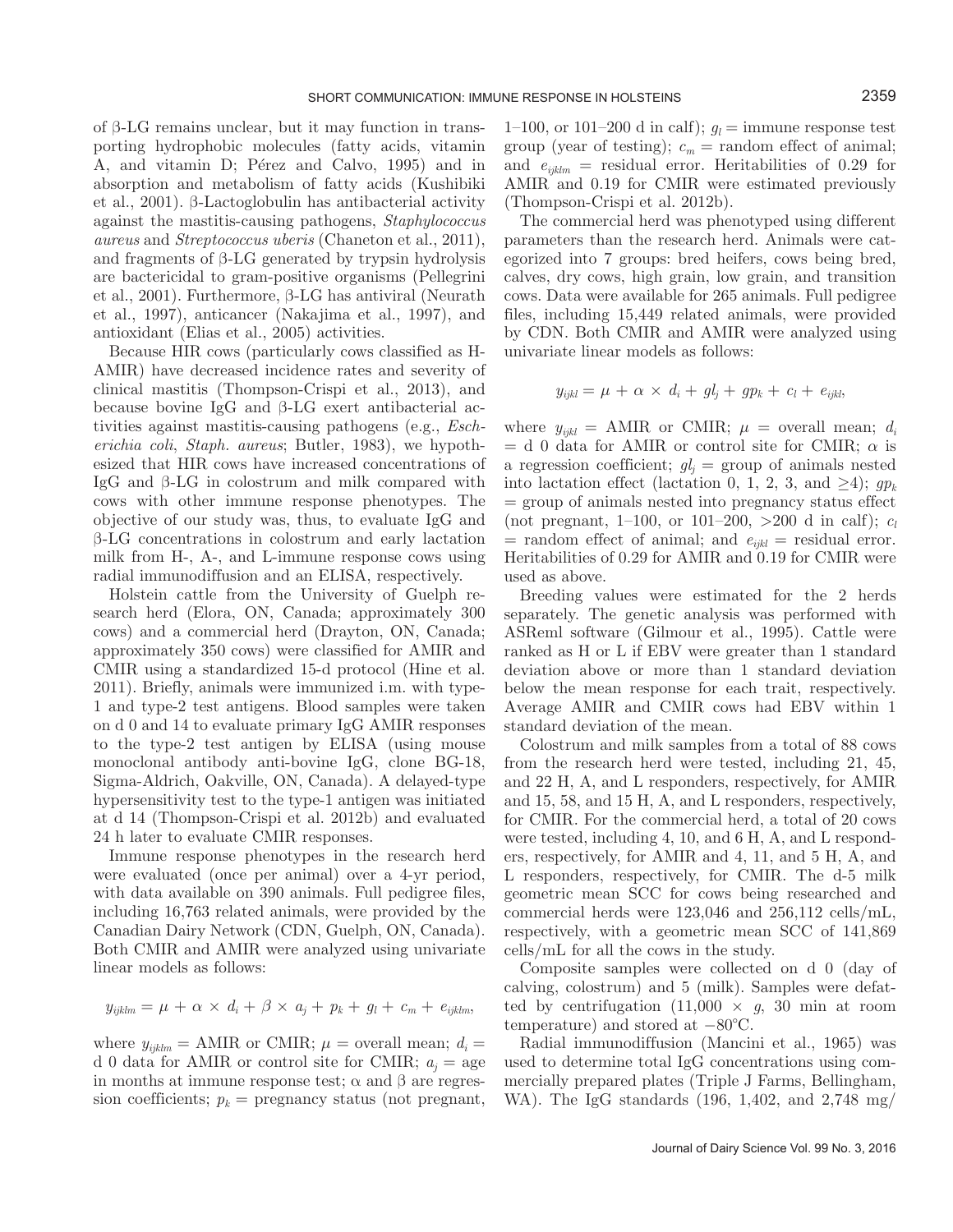dL) for colostrum and (10, 50, 100 mg/dL) for milk, provided by the manufacturer were used to generate standard curves. Precipitate zone diameter was measured 17 h after loading of each plate. Samples were diluted in PBS and run at dilutions of 1:4 and undiluted for colostrum and milk samples, respectively. If the diameter of the zone of precipitation was greater than that of the most concentrated standard, the sample was diluted further and rerun. The intraplate coefficient of variation for the radial immunodiffusion was 1.4% and the interplate variation was 4.3%.

β-Lactoglobulin was assayed using an ELISA kit (Bethyl Laboratories, Montgomery, TX). MaxiSorp 96-well plates (Fisher Scientific, Waltham, MA) were coated with affinity purified rabbit anti-bovine β-LG antibody diluted 1:100 in coating buffer (0.05 *M* carbonate-bicarbonate,  $pH = 9.6$ ; Fisher Scientific) at 100 μL/well and incubated at room temperature (**RT**) for 1 h. Plates were washed using wash buffer (**WB**, 50  $mM$  Tris, 0.14 *M* NaCl, and 0.05\% Tween 20, pH = 8.0; Sigma-Aldrich). Plates were blocked with 200  $\mu$ L/ well of WB and incubated at RT for 30 min. Diluted standard or sample was added at 100  $\mu$ L/well in duplicate and incubated at RT for 1 h. Standards were diluted in a 2-fold dilution series to generate a standard curve. Colostrum and milk samples were diluted in a 4-fold dilution series in WB. Plates were washed and 100 μL/well of horseradish peroxidase-conjugated rabbit anti-bovine β-LG antibody diluted 1:100,000 in WB was added. Plates were incubated at RT for 1 h before washing. Enzyme substrate (tetramethylbenzidine, Fisher Scientific) was added at 100  $\mu$ L/well for 8 min; stop solution (0.18 *M* H<sub>2</sub>SO<sub>4</sub>, Fisher Scientific) was subsequently added (100  $\mu$ L/well). Optical density was measured at 450 nm using a BioTek (Winooski, VT) plate reader. The intraplate coefficient of variation for this assay was 3.2% and the interplate variation was 6.7%.

Data for IgG and β-LG in colostrum and milk were analyzed independently using linear mixed models (PROC MIXED, SAS, Cary, NC). The statistical model was

$$
y_{ijkl} = \mu + p_i + w_j + b_k + i_l + e_{ijkl},
$$

where  $y_{ijkl} = IgG$  or  $\beta$ -LG;  $\mu$  = the overall mean;  $p_i$  = parity  $(1, 2, 3 \text{ and } \geq 4)$ ;  $w_i = \text{colorturn or milk weight}$ (kg) of complete composite milking;  $b_k = \text{herd}$  (commercial or research);  $i_l$  = immune response category (H, A, or L for AMIR and CMIR); and  $e_{ijkl}$  = the residual error. Covariates with *P*-values >0.10 were removed from the model. Interactions were tested and removed if nonsignificant, preserving hierarchy. Normality was tested using the Shapiro-Wilk test; data that were not normally distributed were log-transformed. Least squares means were estimated and Tukey's test was used to compare immune response groups. A Pearson correlation coefficient was used to determine associations between IgG and β-LG in colostrum and milk.

Concentrations of IgG in colostrum ranged from 399 to 20,864 mg/dL, (mean = 7,048 mg/dL, SD = 3,556). The IgG in milk ranged from 19 to 2,096 mg/dL (mean  $= 90$  mg/dL, SD  $= 216$ ). β-Lactoglobulin concentrations in colostrum ranged from 2.5 to 12 mg/mL (mean  $= 6.6$  mg/mL, SD  $= 2.0$ ;  $\beta$ -LG in milk ranged from 0.2 to 4.2 mg/mL (mean = 1.3 mg/mL, SD = 0.89).

Colostrum samples for 78 cows out of 108 (72%) contained more than the suggested minimum of 5,000 mg/ dL of IgG (Weaver et al., 2000). Twenty-one out of 25 (84%) of H-AMIR, 38 out of 55 (69%) of A-AMIR, and 19 out of 28 (68%) of L-AMIR cows had over 5,000 mg/ dL of IgG in their colostrum. Fourteen out of 19 (74%) H-CMIR, 49 out of 69 (71%) A-CMIR and 15 out of 20 (75%) L-CMIR had over 5,000 mg/dL of IgG in their colostrum.

Parity 2 cows had significantly lower IgG concentrations in colostrum compared with parity 1, 3, and  $\geq 4$ cows (Figure 1A). In contrast, parity 1 cows had significantly lower β-LG concentrations in milk compared with parity 2 and 3 cows (Figure 1B).

The trait AMIR was found to have a significant (*P* < 0.01) effect on colostral IgG and β-LG concentrations, with H-AMIR cows having significantly more IgG and β-LG in colostrum compared with A- and L-AMIR cows. The H-AMIR cows had 2,472 and 1,599 mg/dL higher concentrations of IgG in colostrum on average than cows with A- and L-AMIR, respectively (Figure 2). This result is not surprising, because H-AMIR cows were classified as having higher serum IgG antibody responses to a type-2 antigen. The  $\lg G_1$  in cattle is considered characteristic of type-2 responses, and  $\text{IgG}_1$ constitutes the major immunoglobulin component in bovine colostrum (Butler, 1983). The H-AMIR cows also had 1.8 and 1.6 mg/mL higher concentrations of β-LG in colostrum compared with A-and L-AMIR cows, respectively (Figure 3). No significant differences in colostral IgG and β-LG concentrations were found among cows classified based on CMIR. In vitro studies suggest that in cattle production of antibodies of the IgG<sub>2</sub> isotype is stimulated by IFN $\gamma$ , a cytokine associated with Th1-type responses (Estes and Brown, 2002). The similarity of (total) IgG concentrations in colostrum from H-, A-, and L-CMIR cows is consistent with these in vitro findings, as  $IgG_2$  is not transferred efficiently from serum into colostrum (Butler, 1983). No significant differences in milk IgG concentrations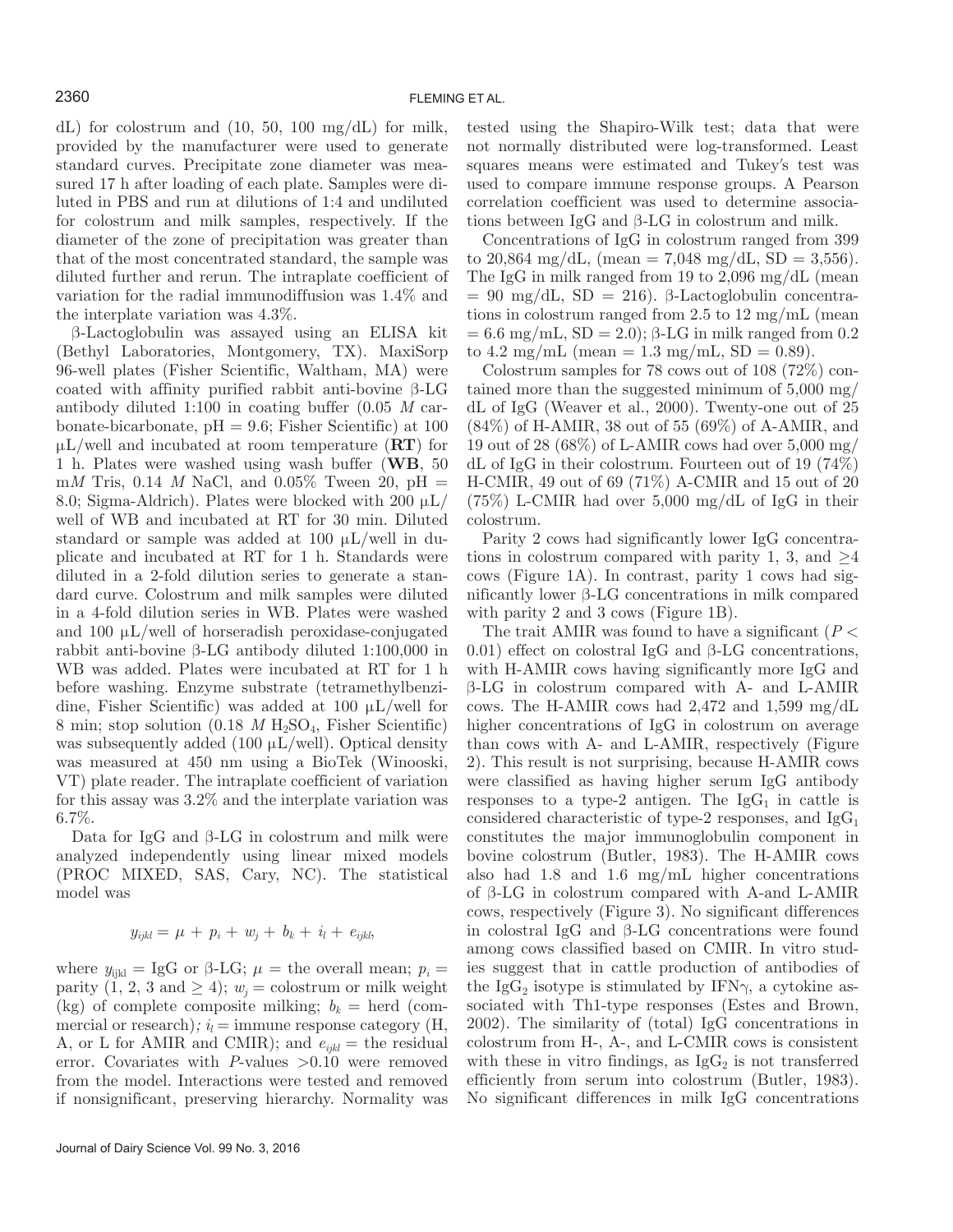SHORT COMMUNICATION: IMMUNE RESPONSE IN HOLSTEINS 2361



**Figure 1**. (A) Total IgG (mg/dL) concentrations in colostrum based on parities of 1 (n = 43), 2 (n = 28), 3 (n = 27), and >4 (n = 10); n = 108. (B) β-Lactoglobulin (mg/mL) concentrations in milk based on parity 1 (n = 42), 2 (n = 27), 3 (n = 25), and  $\geq 4$  (n = 9); n = 103. Columns represent LSM with bars indicating SEM. Columns with different letters  $(a, b)$  differ significantly  $(P < 0.05)$ .

were noted among cows classified according to AMIR or CMIR. Although IgG concentrations were not higher in H-AMIR cows, it has been demonstrated previously that, following vaccination, H-AMIR cows secrete higher titers of antibodies in milk compared with A- and L-AMIR cows (Wagter et al., 2000).

Immunoglobulin G concentrations in colostrum and milk were negatively correlated ( $r = -0.23$ ,  $P = 0.02$ ). Immunoglobulin G and β-LG concentrations in colostrum were positively correlated ( $r = 0.48, P < 0.001$ ), and colostrum and milk yield were positively correlated  $(r = 0.33, P < 0.001)$ . Similar to the findings of Guidry et al. (1980), milk weight was negatively correlated (r  $= -0.20$ ,  $P = 0.04$ ) with IgG concentration in milk; thus, lower concentrations of IgG occurred in larger milk volumes.

It is notable that the research herd had significantly higher concentrations of IgG and β-LG in colostrum and significantly lower IgG and β-LG in milk compared with the commercial herd (data not shown). Exposure to different pathogen loads may stimulate the immune response to various degrees, but mean SCC on d 5 postcalving were higher in the commercial herd, and



Immune Response

**Figure 2**. Total IgG (mg/dL) concentrations in colostrum (first milk postcalving) from high ( $n = 25$ ), average ( $n = 55$ ), and low ( $n =$ 28) cows ranked for antibody-mediated immune response (AMIR) and from high  $(n = 19)$ , average  $(n = 69)$ , and low  $(n = 20)$  cows ranked for cell-mediated immune response (CMIR). Columns represent LSM with bars indicating SEM. Within an immune response trait, columns with different letters  $(a, b)$  differ significantly  $(P < 0.05)$ .

SCC were not significant covariates in the statistical models. Maunsell et al. (1998) compared SCC, colostral volumes, and  $IgG_1$  concentrations in colostrum from infected and noninfected mammary glands of Holstein cows. Infection of the mammary gland was associated with higher SCC in colostrum and lower volumes of colostrum, but concentrations of IgG in colostrum did not differ from those in noninfected glands. This suggests that differences in IgG concentrations observed among cows in the 2 herds in the present study are unlikely to be due to any differences in prevalence of mastitis between the herds.



**Figure 3**. β-Lactoglobulin (mg/mL) concentrations in colostrum (first milk postcalving) for high  $(n = 25)$ , average  $(n = 55)$ , and low  $(n = 55)$ = 28) cows ranked for antibody-mediated immune response (AMIR) and for high  $(n = 19)$ , average  $(n = 69)$ , and low  $(n = 20)$  cows ranked for the cell-mediated immune response (CMIR). Columns represent LSM with bars indicating SEM. Within an immune response trait, columns with different letters  $(a, b)$  differ significantly  $(P < 0.05)$ .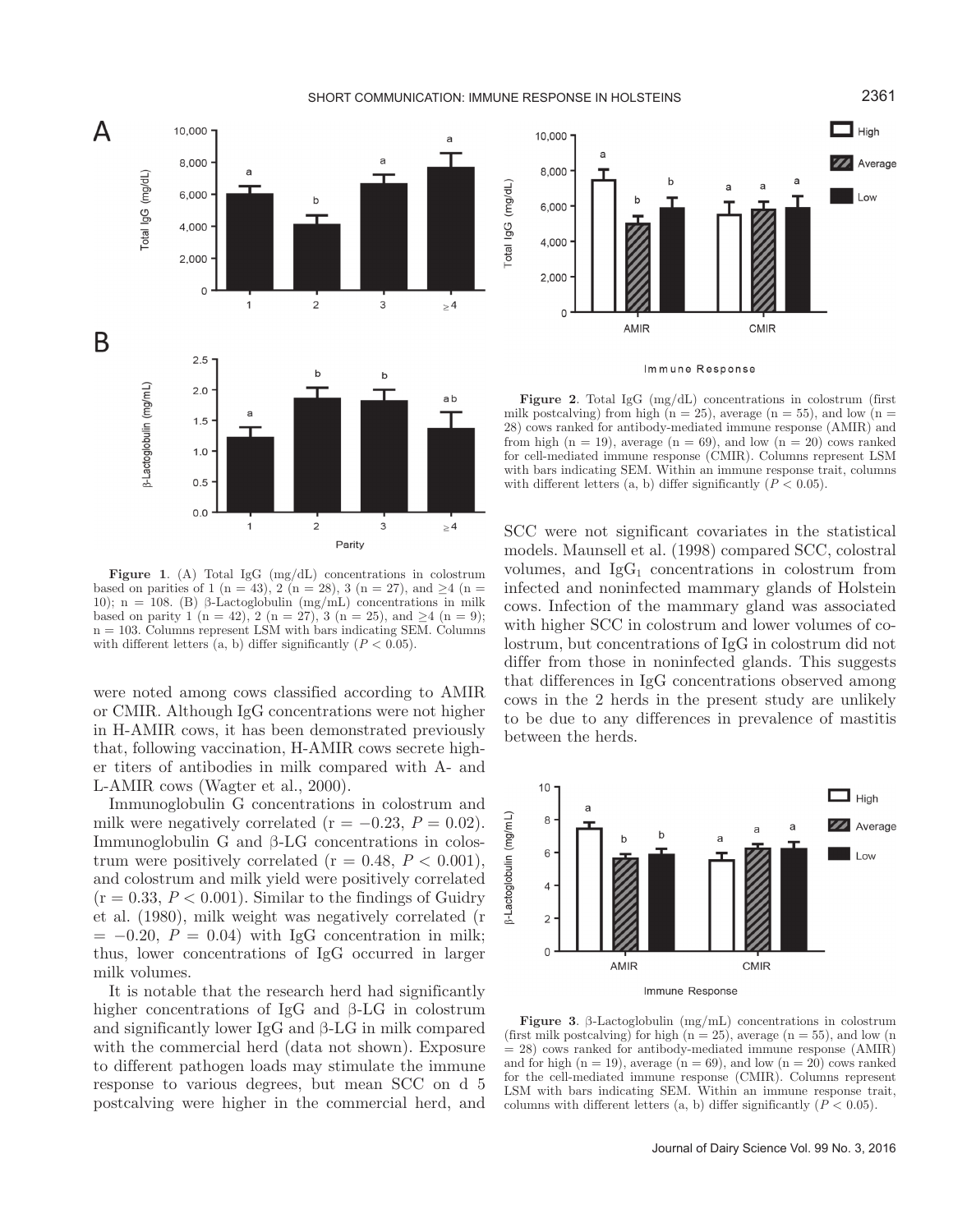Higher IgG concentrations were present in colostrum of higher-parity cows. Because H-AMIR status has been associated with longevity (Thompson-Crispi, 2012), breeding for H-AMIR may lead to additional gains in IgG in colostrum associated with longer herd life.

A stable proportion of β-LG may suggest an important function for the protein in colostrum. The primary function of β-LG is unclear. In our study, H-AMIR cows produced colostrum containing higher concentrations of both IgG and β-LG. Based on H-AMIR cows having more colostral IgG and β-LG, and because IgG primarily functions as an immune response molecule, it is hypothesized that β-LG also contributes to immune system function.

In our study, colostrum from H-AMIR cattle had higher concentrations of IgG on average compared with A- or L-AMIR cows. Acceptable colostrum quality has been defined as having concentrations of IgG over 5,000 mg/dL. Failure of passive transfer (calf serum IgG  $\langle 1,000 \text{ mg/dL} \text{ at } 24-48 \text{ h of age},$  Weaver et al., 2000) occurs when calves receive inadequate quantities of colostral IgG or ingest colostrum too late after birth, and is associated with an increased incidence of alimentary and respiratory tract infections, as well as death within the first weeks of life. Eighty-four percent of H-AMIR cows produced colostrum containing greater than 5,000 mg/dL of IgG per deciliter compared with 69% of A-AMIR and 68% of L-AMIR cows. These results suggest that feeding calves colostrum from H-AMIR cows can reduce the incidence of failure of passive transfer in calves. In situations where H-AMIR cows produce more colostrum than needed for their own calf, excess colostrum could be used to benefit additional calves. Moreover, the lack of high-quality colostrum in many farms could be improved by increasing the percentage of H-AMIR cows in the herd.

The health benefits of whey proteins are under investigation in humans, with supplements manufactured from by-products of cheesemaking. Colostrum from H-AMIR cows may provide a more efficient source of ingredients for future manufacturing of natural health products for human consumption. Future research is required to determine if β-LG plays a role in preventing septicemia, diarrhea, and respiratory infections in calves after birth and if this molecule could be used to compensate for lack of protective immunoglobulins in colostrum.

Quantifying total IgG and β-LG in colostrum and milk from cows with different adaptive immune response phenotypes was the focus of our study. The H-AMIR cows had significantly greater concentrations of IgG and β-LG in colostrum compared with A- and L-AMIR cows. The H-AMIR cows were also the most likely to exceed the recommended minimum concentration of IgG in colostrum. Ultimately, breeding for cattle with H-AMIR may lead to the production of better quality colostrum to improve passive protection in young calves.

### **ACKNOWLEDGMENTS**

This research was funded by the Natural Sciences and Engineering Research Council of Canada (NSERC, Ottawa, ON, Canada), and the Ontario Ministry of Agriculture and Food and Rural Affairs (OMAFRA, Guelph, ON, Canada). The authors thank the staff of the Elora Dairy Research station (Elora, ON, Canada), and Terri Ollivett (University of Guelph, Guelph, ON, Canada) and students for assistance in collection of samples.

#### **REFERENCES**

- Butler, J. E. 1983. Bovine immunoglobulins: An augmented review. Vet. Immunol. Immunopathol. 4:43–152.
- Chaneton, L., J. Pérez Sáez, and L. Bussmann. 2011. Anti-microbial activity of bovine β-lactoglobulin against mastitis-causing bacteria. J. Dairy Sci. 94:138–145.
- DeLaPaz, J. 2008. Using humoral and cellular response to novel antigens in periparturent dairy cows as a measure of genetic disease resistance in dairy cows. MSc. thesis. University of Florida, Gainesville. http://etd.fcla.edu/UF/UFE0022360/delapaz\_j.pdf.
- Elias, R. J., D. J. McClements, and E. A. Decker. 2005. Anti-oxidant activity of cysteine, tryptophan, and methionine residues in continuous phase β-lactoglobulin in oil-in-water emulsions. J. Agric. Food Chem. 53:10248–10253.
- Estes, D. M., and W. C. Brown. 2002. Type 1 and type 2 responses in regulation of Ig isotype expression in cattle. Vet. Immunol. Immunopathol. 90:1–10.
- Gilmour, A. R., R. Thompson, and B. R. Cullis. 1995. Average Information REML, an efficient algorithm for variance parameter estimation in linear mixed models. Biometrics 51:1440–1450.
- Guidry, J., J. E. Butler, R. E. Pearson, and B. T. Weinland. 1980. IgA, IgG1, IgG2, IgM, and BSA in serum and mammary secretion throughout lactation. Vet. Immunol. Immunopathol. 1:329–341.
- Guy, M. A., T. B. McFadden, D. C. Cockrell, and T. E. Besser. 1994. Regulation of colostrum formation in beef and dairy cows. J. Dairy Sci. 77:3002–3007.
- Hambling, S. G., A. S. McAlpine, and L. Sawyer. 1992. β-Lactoglobulin. Pages 141–190 in Advanced Dairy Chemistry-1: Proteins. Elsevier Applied Science, London, UK.
- Hernández, A., J. A. Yager, B. N. Wilkie, K. E. Leslie, and B. A. Mallard. 2005. Evaluation of bovine cutaneous delayed-type hypersensitivity (DTH) to various test antigens and a mitogen using several adjuvants. Vet. Immunol. Immunopathol. 104:45–58.
- Hine, B. C., S. Cartwright, and B. Mallard. 2011. Effect of age and pregnancy status on adaptive immune responses of Canadian Holstein replacement heifers. J. Dairy Sci. 94:981–991.
- Kushibiki, S., K. Hodate, J. Kurisaki, H. Shingu, Y. Ueda, A. Watanabe, and M. Shinoda. 2001. Effect of β-lactoglobulin on plasma retinol and triglyceride concentrations, and fatty acid composition in calves. J. Dairy Res. 68:579–586.
- Mallard, B. A., H. Atalla, S. Cartwright, B. C. Hine, B. Hussey, M. Paibomesai, K. A. Thompson-Crispi, and L. Wagter-Lesperance. 2011. Genetic and epigenetic regulation of the bovine immune system: Practical implications of high immune response technology. Pages 53–63 in Proc. National Mastitis Council 50th Annu. Mtg. National Mastitis Council, New Prague, MN.